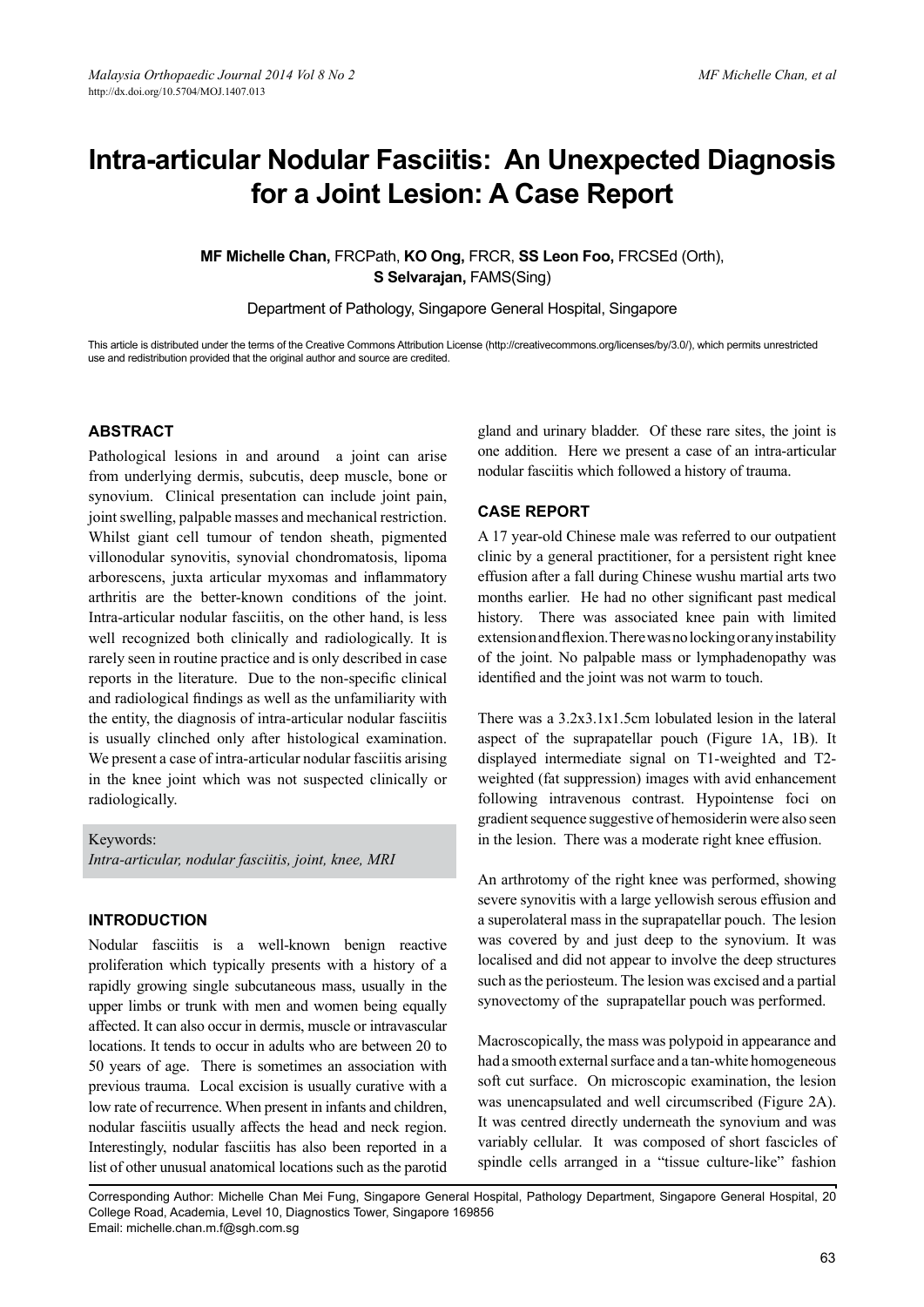

**Fig. 1A**: Contrast enhanced T1-weighted axial MRI image with fat suppression showing the intra-articular lobulated mass in the suprapatellar pouch with accompanying effusion.



**Fig. 1B**: Corresponding T2-weighted axial MRI image with fat suppression



**Fig. 2A**: Haemotoxylin & eosin, x 100. This low power view shows the lobulated and uncapsulated nature of the lesion.



**Fig. 3**: Smooth muscle actin (SMA) x 200. Spindle cells showing SMA immunoreactivity.



**Fig. 2A**: Haemotoxylin & eosin, x 200. Typical tissue culture-like arrangement of bland spindle cells of nodular fasciitis.

with accompanying extravasation of red blood cells (Figure 2B). There was no significant nuclear atypia. The mitotic count was up to 8 per 10 high power fields. MIB-1 proliferation index was around 10 to 20%. Focal areas of hyalinization and myxoid change were noted. The spindle cells were diffusely immunoreactive for SMA (Figure 3) and focally positive for H-caldesmon, whilst being negative for desmin and S100. The overall features were those of a nodular fasciitis.

The patient has been on six monthly follow-up for 17 months so far and is free of recurrence. This has been ascertained with follow-up MRI. He has returned to his martial art activities although unable to participate at competitive levels yet. He has a good range of knee movements and is fully functional.